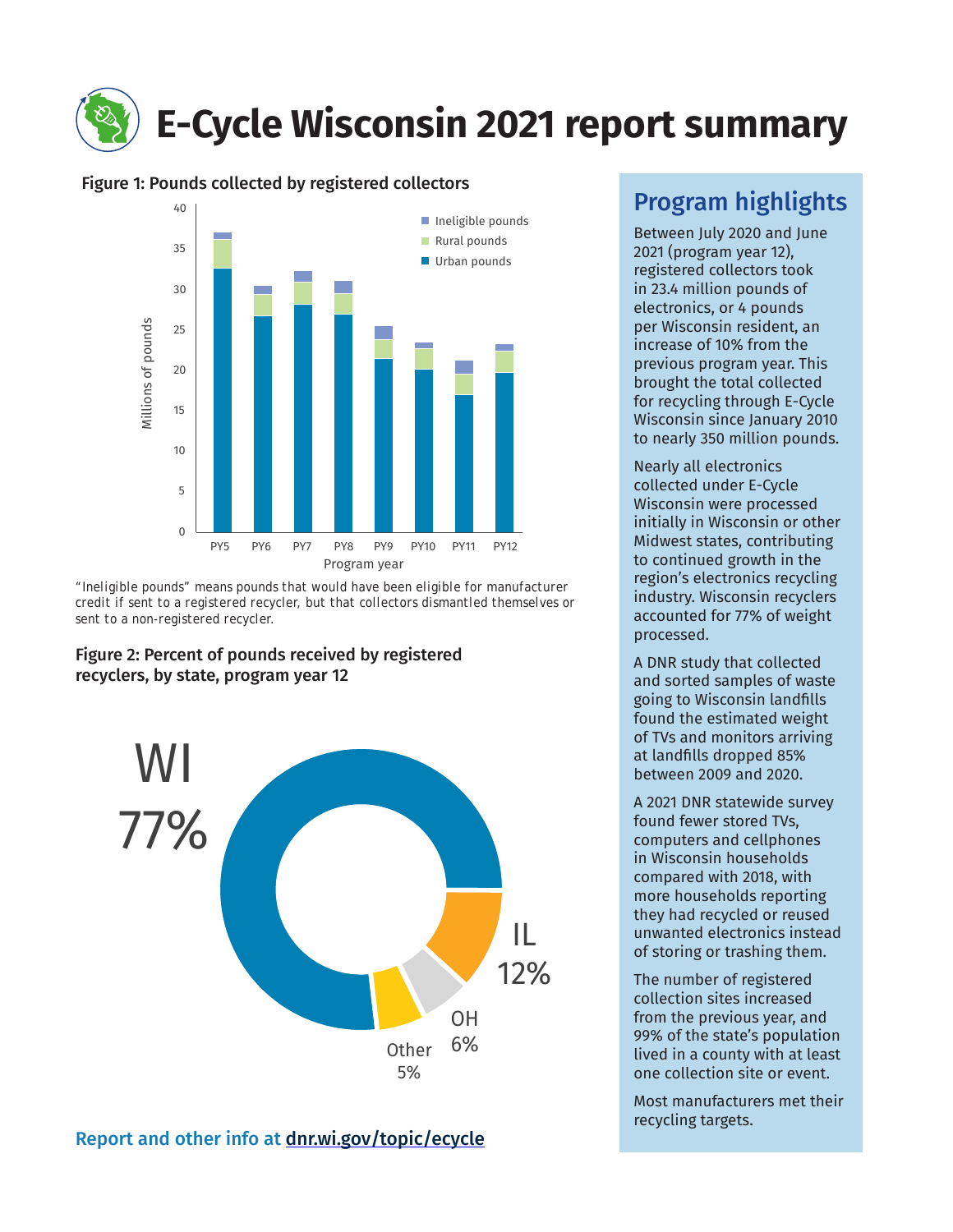## Figure 3: Estimated weight of electronics in Wisconsin landfills, 2009 and 2020-21







*The "not in use" question was not asked for cellphones in 2006 and 2010.*

## Table 1: Pounds of electronics reported by registered recyclers, program year 12

| <b>Type</b>                    | Pounds       |
|--------------------------------|--------------|
| Urban received                 | 19,851,259   |
| Rural received                 | 2,593,055    |
| Rural credit                   | 648,264      |
| Diverted for reuse             | (2,382)      |
| Available for<br>manufacturers | 23,090,196   |
| Sold to manufacturers          | (23,024,237) |
| Not sold to<br>manufacturers   | 65,959       |

*Rural credit is 1.25 pounds per pound collected. Electronics diverted for reuse are not eligible for manufacturer recycling credit.*

#### Table 2: Program year 12 collection, by product type

| <b>Product type</b> | % of total weight |
|---------------------|-------------------|
| <b>TVs</b>          | 51%               |
| Monitors            | 3%                |
| Computers           | 4%                |
| Other EEDs          | 42%               |

*EEDs are eligible electronic devices. Other EEDs include printers, computer accessories, DVD players, VCRs and fax machines.*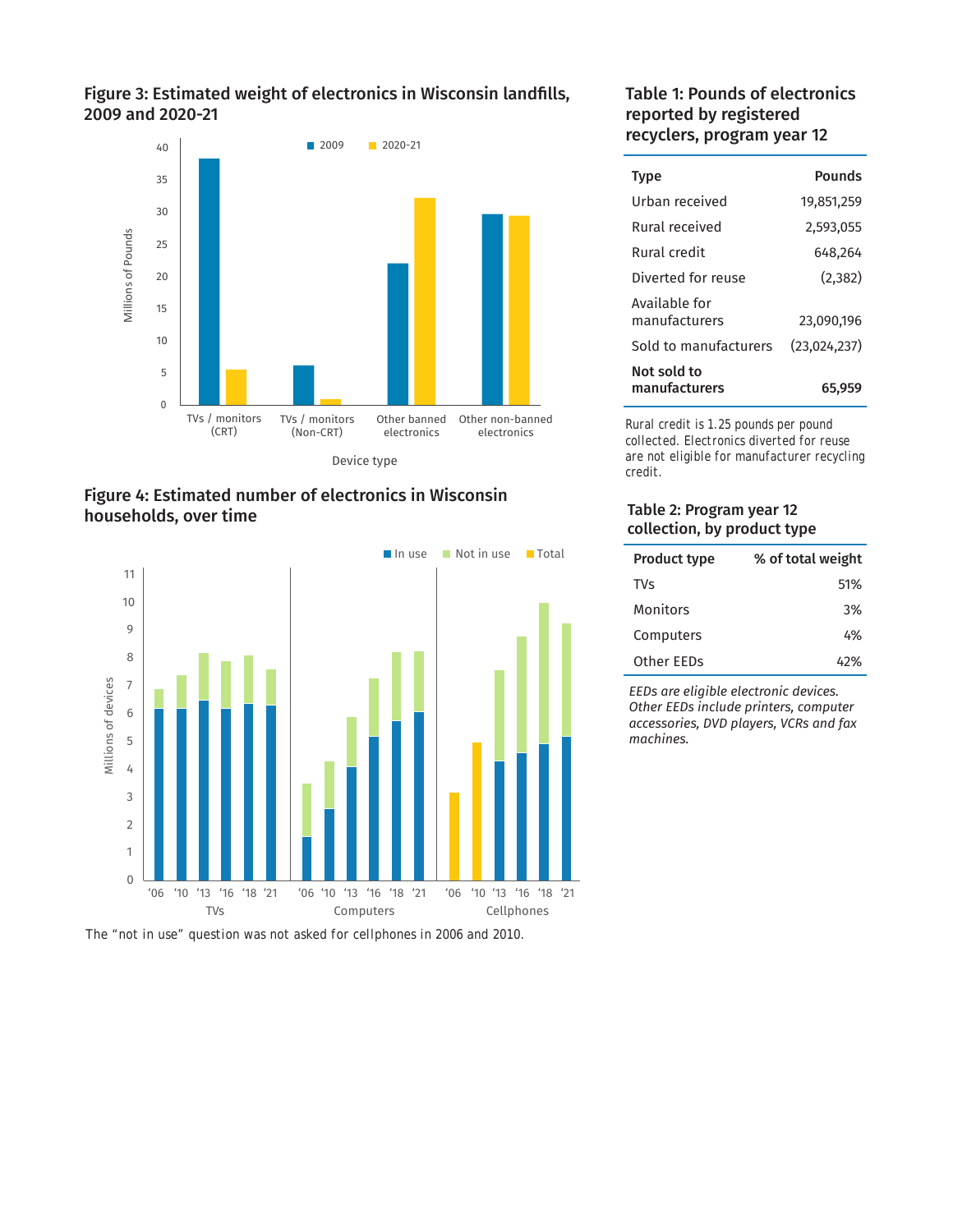# Addressing challenges

E-Cycle Wisconsin participants have praised many aspects of the law, but noted areas of concern, including a lack of affordable, convenient recycling in some areas; gaps in consumer awareness about the need to responsibly recycle electronics; a need for more actions to deter bad actors; and economic and safety issues the changing material stream has brought to collectors and recyclers.

The DNR worked with stakeholders, the Legislature and Gov. Evers to address many of these challenges through 2021 Wisconsin Act 79. The changes included expansion of E-Cycle Wisconsin to include all K-12 schools, a switch from the state fiscal year to a calendar year for the E-Cycle Wisconsin program year, reduction or elimination of annual registration fees for smaller manufacturers, and authorization

## Figure 5: Reason household was unable to recycle electronics during last 12 months, 2021



for a new DNR grant program to provide support for electronics collection in underserved areas.

In addition, with input from stakeholders, the DNR drafted administrative rules to set standards for the collection, transportation and processing of electronics; require all Wisconsin-based electronics processors to set aside money for closure and cleanup costs; strengthen customer outreach requirements for electronics retailers; and expand the types of devices included in E-Cycle Wisconsin, among other things. If approved by Gov. Evers and the Legislature, the rules will likely take effect in mid-2022.

While these represent significant improvements, there is more work to be done to ensure the long-term success of E-Cycle Wisconsin. Both the nature of electronics being sold and markets for materials electronics contain have changed dramatically since 2010. Recyclers' costs for managing materials like leaded glass, lithium-ion batteries and plastics have increased, while manufacturers have pushed for lower per-pound payments to recyclers. This means more of the cost is passed on to collectors and consumers. Higher costs have also led to fewer permanent electronics collection sites, which has reduced consumer access to convenient electronics recycling.

# Recommendations for potential legislative changes

The electronics recycling law directs the DNR to examine several aspects of the law within the annual report and make suggestions for possible changes. The following is a list for the Legislature's consideration, based on stakeholder input, of changes that could improve the law and ensure its continued effectiveness.

- To better meet the electronics recycling needs of Wisconsin households and schools, and to make the program more predictable for recyclers and manufacturers, the Legislature could consider changing or replacing the manufacturer target formula and method of encouraging collection in rural areas.
- To improve the market-based system the electronics recycling law creates and allow recyclers to recoup as much of their costs as possible the Legislature could consider adding a provision to allow registered recyclers to carry over credits for weight they have recycled but not sold to manufacturers.
- To make it easier for the DNR and manufacturers to determine whether the law covers newer devices and improve proper management of problem components, such as lithium-ion batteries, the Legislature could consider updating and clarifying device definitions to better fit current and future electronics.